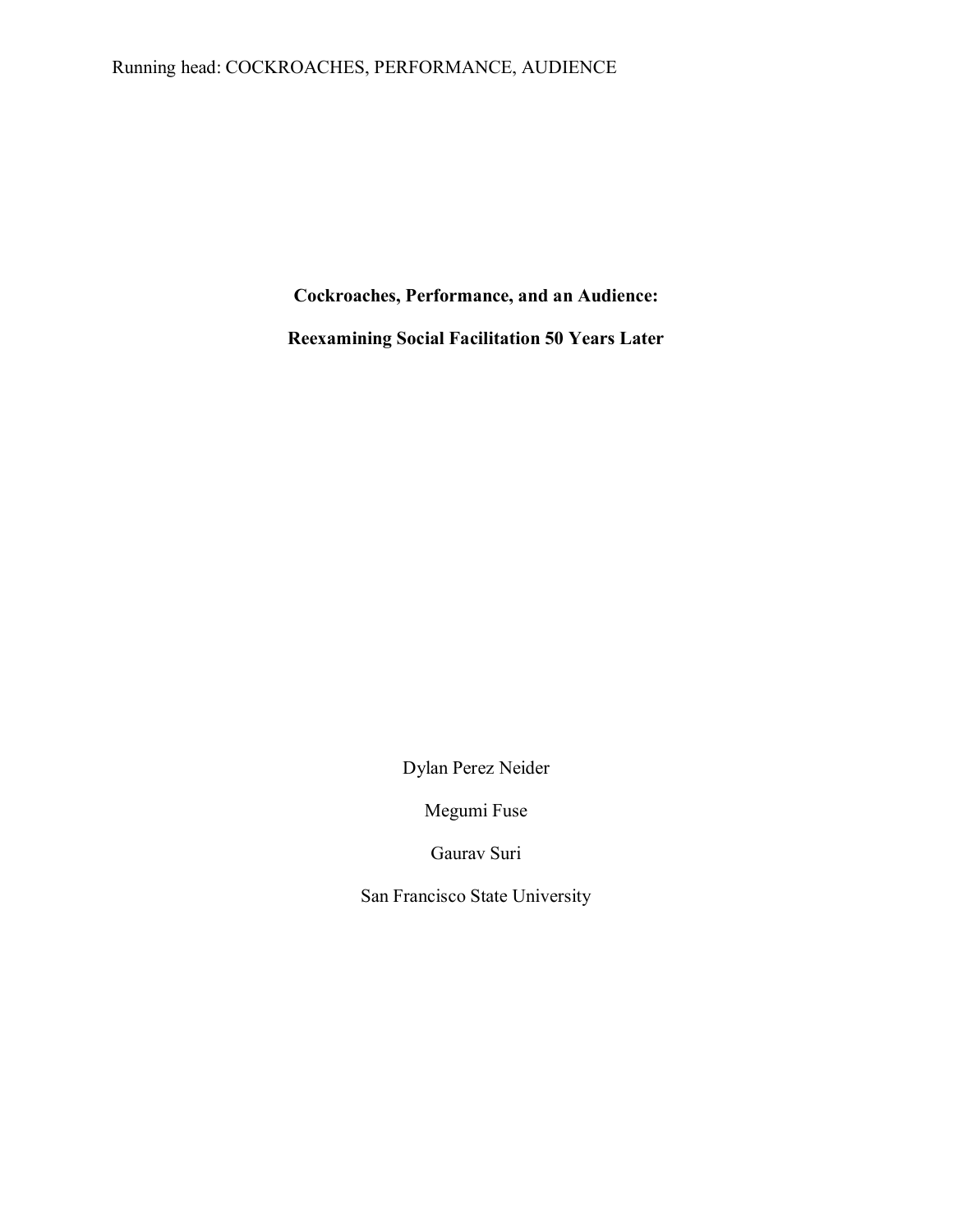#### **Abstract**

What are the underlying mechanisms driving social facilitation? Some social psychologists have proposed that social facilitation may be driven by basic mechanisms such as the level of arousal produced by the presence of an audience, while others have ascribed it to more socially and cognitively complex drivers such as a self-aware quest for social approval. In a now seminal study, Zajonc, Heingartner, and Herman (ZHH) (1969) demonstrated that the audience effect of social facilitation was exhibited in the *Blatta orientalis* cockroach: cockroaches were faster to complete a simple task (traversing a runway) when among other cockroaches than when alone, yet slower when the task was complex (traversing a maze). This finding suggested that arousal was a likely driver of social facilitation in the cockroach (since self-aware mechanisms were unlikely to apply). It also invited consideration of the possibility that arousal may be a contributing factor to social facilitation in humans. Despite ZHH's influence, a faithful direct replication has never been attempted. Such a replication is crucial in illuminating the underlying drivers of social facilitation.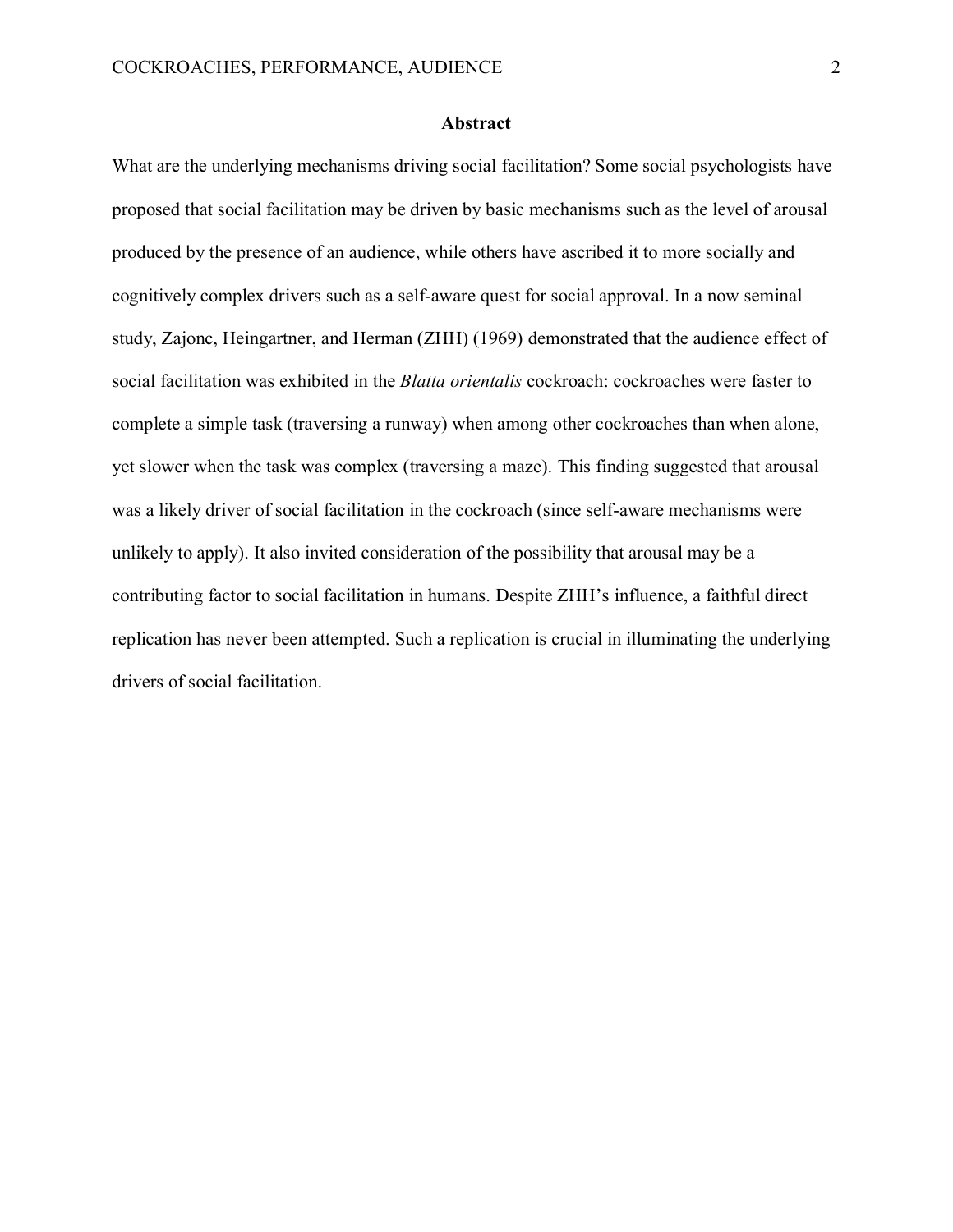An important objective of social psychology is to understand how people's behavior is influenced by others. Indeed, this was the precise purpose of one of the earliest experiments within social psychology. Triplett (1898) found that bicyclists were faster when racing among other bicyclists than when riding alone. In a follow-up study, he supported this finding by showing that when children played a game involving a fishing reel, they reeled faster when playing with another child than when alone. This phenomenon, known as social facilitation, can be defined as improvement in individual performance when working with others rather than alone. Typically, when a person is a novice to a task (or the task is inherently complex) they will perform better when alone compared to among others. However, when a person is an expert at a task (or the task is inherently simple) just the opposite tends to be true. For example, a novice basketball player may shoot free-throws better when alone compared to when she is being watched by an audience. On the other hand, a star basketball player may improve her free throw accuracy in the presence of an audience compared to when she is practicing alone. This example has been shown empirically in both basketball (Kotzer, 2007) and pool (Michaels et al., 1982, as cited in Myers, 2012). Everyday experience suggests that it is apparent that audiences profoundly affect human performance. What is much less apparent is why this is the case. What are the underlying mechanisms that drive social facilitation?

#### *Proposed Mechanisms for Social Facilitation*

There currently exist two broad families of theories that propose underlying mechanisms for social facilitation: the arousal-based family and the self-awareness family (Steinmetz & Pfattheicher, 2017; Uziel, 2007). The arousal-based family consists of theories in which the underlying mechanisms are predicated upon arousal. This family was initiated via Zajonc's (1965) influential drive theory. Zajonc theorized that the presence of others elicits arousal, thus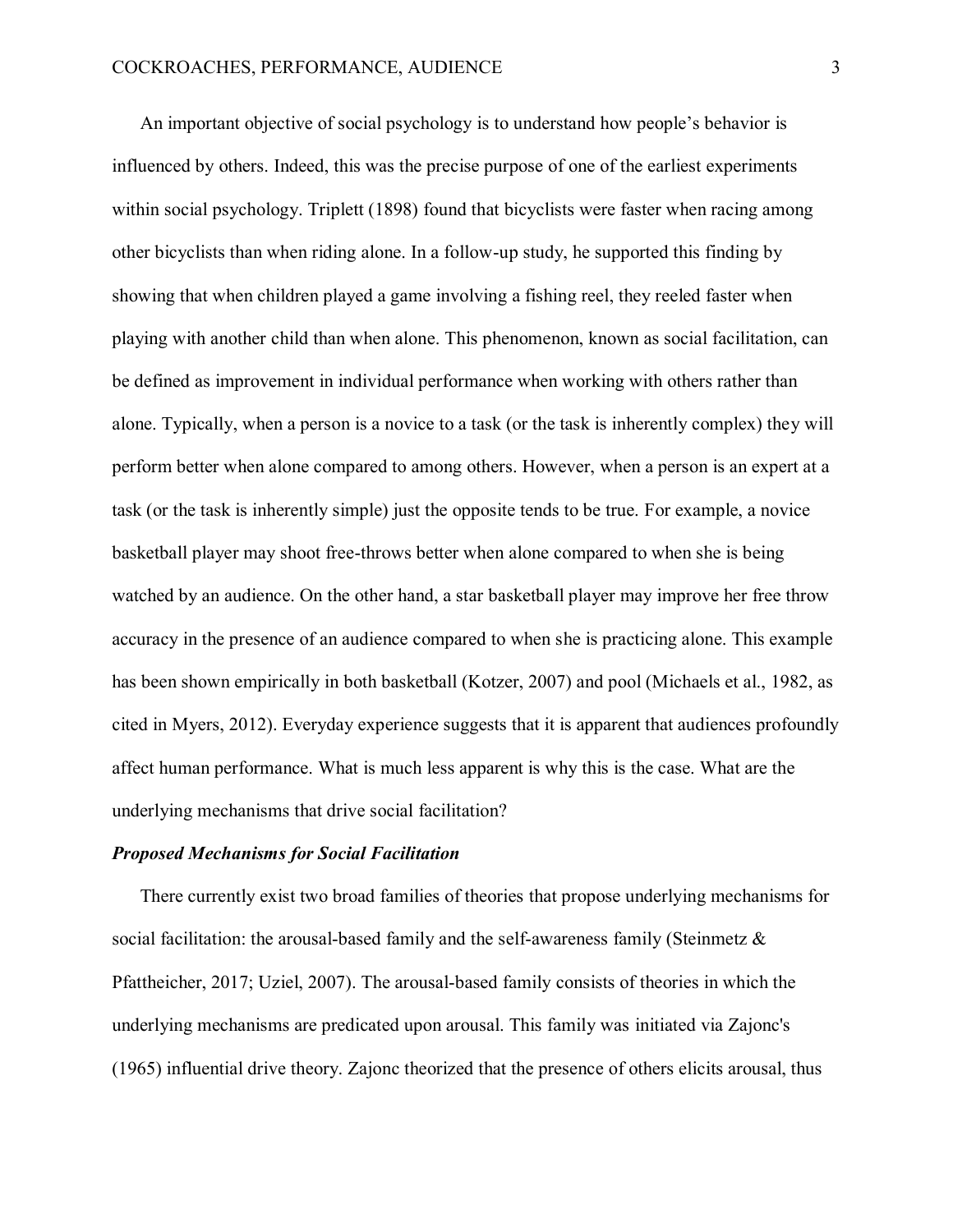causing actors to revert to their dominant response. When a task is simple or performed by an expert, the dominant response is often the "correct" response. When the task is complex or performed by a novice, the dominant response is often the "incorrect" response. In subsequent years, other arousal-based theories have developed upon the key points of the drive theory (e.g. Cottrell, 1972).

The self-awareness family consists of theories in which the underlying mechanisms are predicated upon a more cognitively and socially complex driver than arousal. This consists of theories such as the theory of objective self-awareness (Duval & Wicklund, 1972) and control theory (Carver & Scheier, 1981), in which researchers posit that it is not arousal which drives social facilitation, but rather attention towards self-awareness. For example, in the control theory (Carver & Scheier, 1981), it is believed that the presence of others elicits attention to the self in order to gauge one's performance against one's own standards. In the presence of others, more attention is brought to conforming to this behavioral standard. When alone, less attention is brought to this behavioral standard thus causing a behavioral regression to the mean.

#### *An Attempt to Adjudicate Mechanism: Zajonc, Heingartner, and Herman (1969)*

While the control theory and other theories under the self-awareness family appear to apply when examining social facilitation in organisms such as humans or apes, they appear less applicable in the case of socially and cognitively simpler species such as cockroaches. If social facilitation could be demonstrated for such a species, then arousal-based theories are more likely to be playing a contributing role in social facilitation.

Perhaps guided by related intuitions, Zajonc, Heingartner, and Herman (1969) (hereafter, ZHH) demonstrated social facilitation in an animal as socially and cognitively basic as the cockroach. In ZHH, cockroaches traversed a simple-runway or a complex-maze, either alone or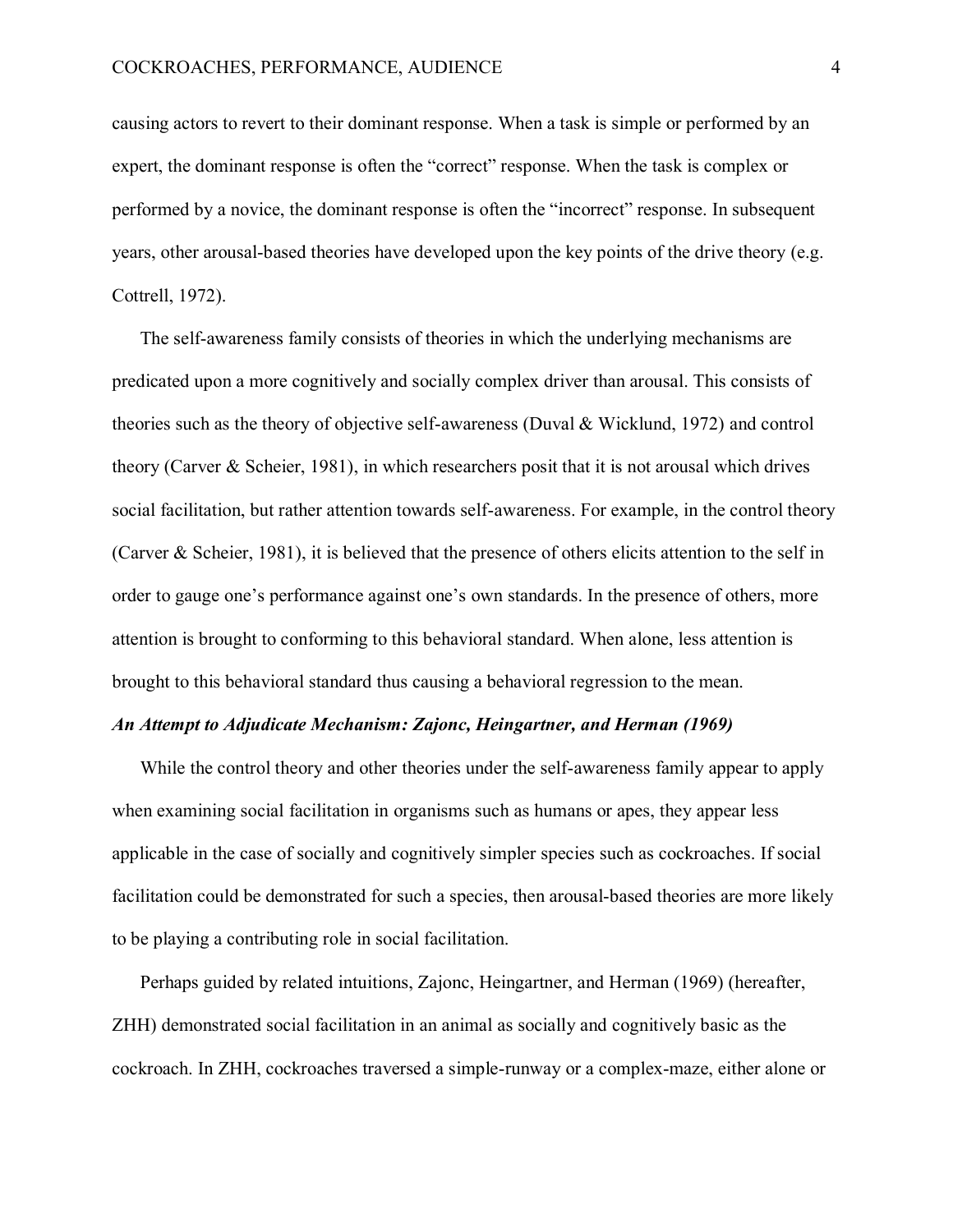among an audience of other cockroaches. Upon commencement, they were motivated to avoid noxious floodlight with the only available respite being a darkened area at the end of the runway or the terminal end of the maze. Each cockroach ran 10 consecutive trials with the median time used to compare among conditions. We seek to replicate the key finding of ZHH: the cockroaches were inhibited by the presence of other cockroaches when in the maze (i.e. the complex task), yet facilitated when in the runway (i.e. the simple task).

Through this experiment, ZHH provided support for the drive theory of social facilitation since self-awareness was unlikely to act as an operating mechanism in cockroaches. More generally, ZHH suggested that it is at least possible that the arousal-based mechanisms may apply broadly to nearly any species exhibiting social facilitation (including humans). Importantly, however, arousal-based mechanisms need not necessarily be mutually exclusive with the self-awareness-based mechanisms. It is possible, for example, that arousal drives social facilitation effects in cockroaches, but it is only one of several mechanisms underlying social facilitation effects in humans.

#### *The Importance of Replicating ZHH*

As discussed above, ZHH purported to provide crucial evidence in support of the arousalbased drive theory of social facilitation. We propose that there are two important reasons to attempt a careful replication of ZHH: first, despite its theoretical importance, prior attempts at replications have not closely adhered to the original study's methods and have yielded conflicting results. Second, ZHH has proven to be extraordinarily influential across multiple domains which has underscored the relevance of this study and the importance of having confidence about its truth value.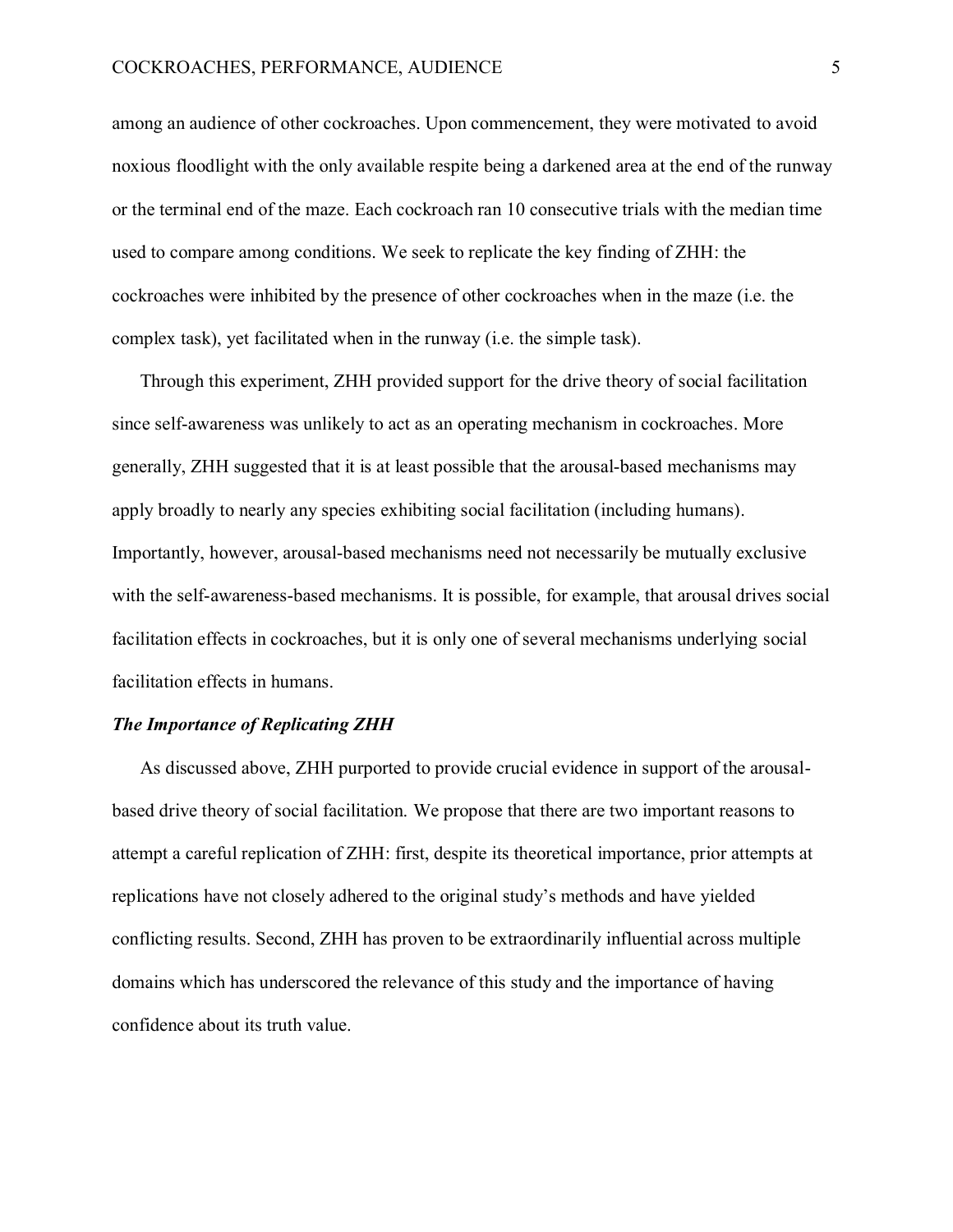First, prior ZHH replication efforts have been conceptual and have yielded intriguing but mixed results. Two notable replications focused on centipedes and rats. Centipedes were found to be significantly faster in a simple task while in the presence of other centipedes than when alone (Hosey, Wood, Thompson, & Druck, 1985). This replication provided support for ZHH. However, results with rats and mice proved to be less clear-cut. At times these results aligned with the drive theory: rats learned a complex task faster when alone compared to within the presence of another rat (Levine & Zentall, 1974; Zentall & Levine, 1972). In other studies, however, the results diverged from the drive theory. In perhaps the closest experiment to a direct replication of ZHH, Hamrick, Coogan, and Woolam (1971) failed to find a significant interaction in mice that were in pursuit of a sucrose solution. When mice went through the complex-maze, their run time did not significantly differ when alone than among an audience of other mice. Contradictory to expectations, mice in the simple-runway were actually faster alone than when among other mice. Beyond a host of potential methodological differences between this study and that of ZHH<sup>1</sup>, there is also recent evidence that rats and mice may exhibit a degree of metacognition greater than previously understood (Foote  $& Crystal, 2007$ ; Mogil, 2019) – which suggests that social facilitation in these species may be attributable to self-awareness related mechanisms.

 $1$  Although similar to ZHH in some ways, Hamrick et al. (1971) featured key differences that could provide viable explanations for its failure to replicate. For one, a more complex Lashley III maze was used instead of the cross maze from ZHH, most likely due to using mice instead of cockroaches. More importantly, the researchers themselves posited that some interactions failed "due primarily to large inter-subject variability and low power due to small sample size rather than to any similarity in learning across groups" (Hamrick et al., 1971, p. 172). This issue of inter-subject variability is further magnified by the different method of subject time analysis. While ZHH used one time per subject, derived from the median of ten consecutive trials, Hamrick et al. (1971) had mice perform three consecutive trials over ten days while using the median time *from each day* for their analysis. A sample size of only six mice per group makes this issue even more apparent, affording the possibility for one mouse to have a large, unsystematic impact on the results.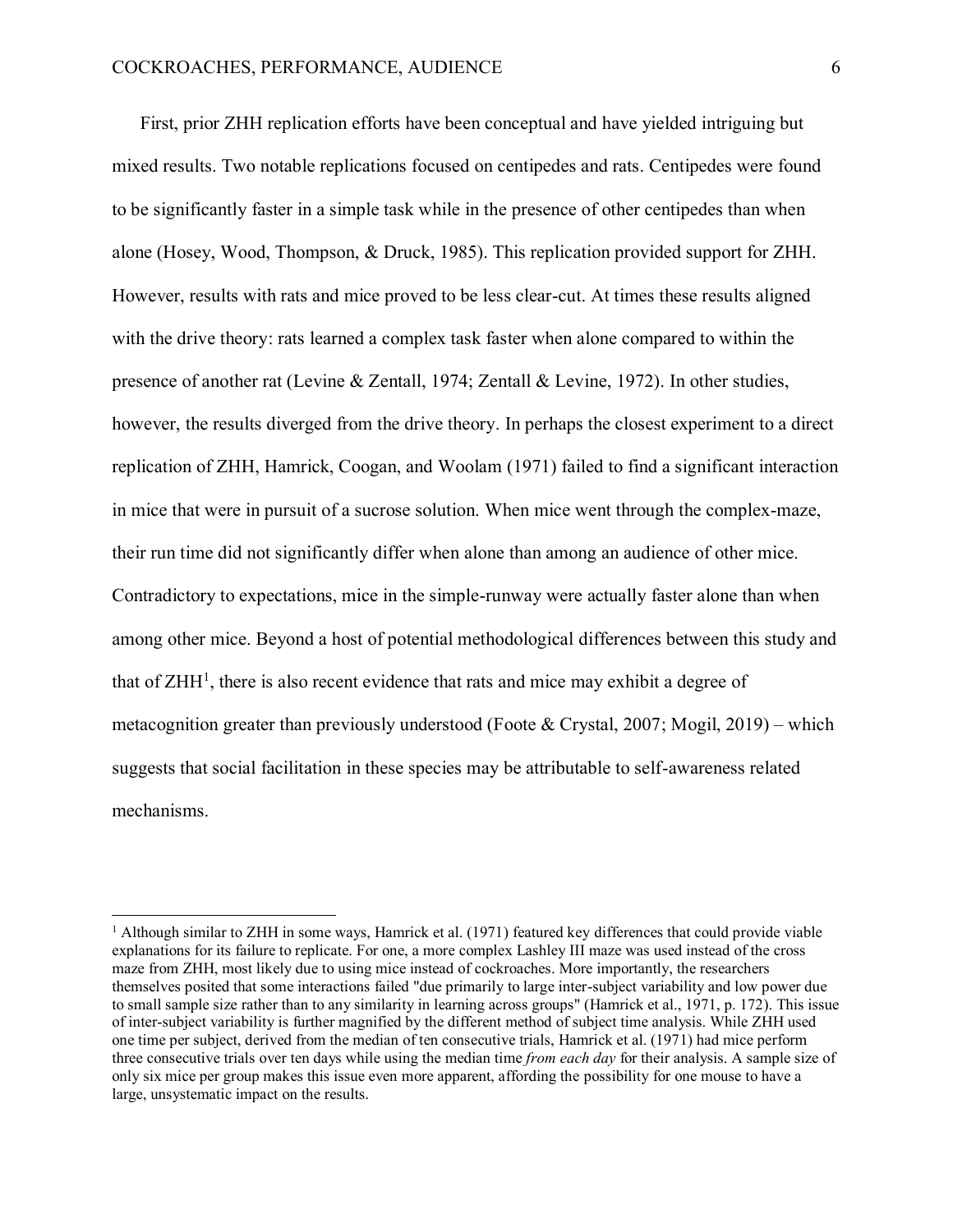Second, it is also urgently important to replicate ZHH due to the fact that it has proven to be extraordinarily influential across many domains. It is frequently included in several introductory psychology textbooks, including textbooks in: organizational psychology (Haslam, 2004), research methods (Dunn, 2009), safety management (Davies, Ross, Wallace, & Wright, 2003), learning, cognition, and motivation (Cormier, 1986), and sports psychology (Tod, Thatcher, & Rahman, 2010). Furthermore, it is also included in psychology textbooks that have been translated to multiple languages including Polish (Aronson, Wilson, & Akert, 1994/1997), French (Leyens & Yzerbyt, 1997), German (Lewin, 1986; Krämer, 2008), and Czech (Tod et al., 2010/2012). ZHH also continues to be cited in textbooks which have been published within the last five years (Stangor, 2016; Tozman & Peifer 2016) as well a forthcoming textbook (Garcia, Reese, & Tor, in press).

In addition to its nearly ubiquitous inclusion in psychology textbooks, the original ZHH paper has received several hundred citations including in realms well outside of psychology. This includes research in: biology (Clayton, 1978), biomedical informatics (Farzanfar, Frishkopf, Migneault, & Friedman, 2005), entomology (Punzo, 2007), sociology (Marshall, 2002), sports economics and science (Dewenter & Namini, 2013; Dohmen, 2008; Dohmen & Sauermann, 2016), marketing (Gaumer & LaFief, 2005), gambling issues (Rockloff, Greer, & Evans, 2012), computer science (Jørgensen, 2004), and computational mathematics (Conte, Edmonds, Moss, & Sawyer, 2001). It has even been featured in a *New York Times* bestseller (Berger, 2017).

The field of psychological research is in the midst of a replication crisis, with large scale attempts at replications often failing to replicate more often than not (Open Science Collaboration, 2015). While it is important for all research to be subject to replication attempts, it is especially imperative for studies like ZHH, which are frequently and widely discussed within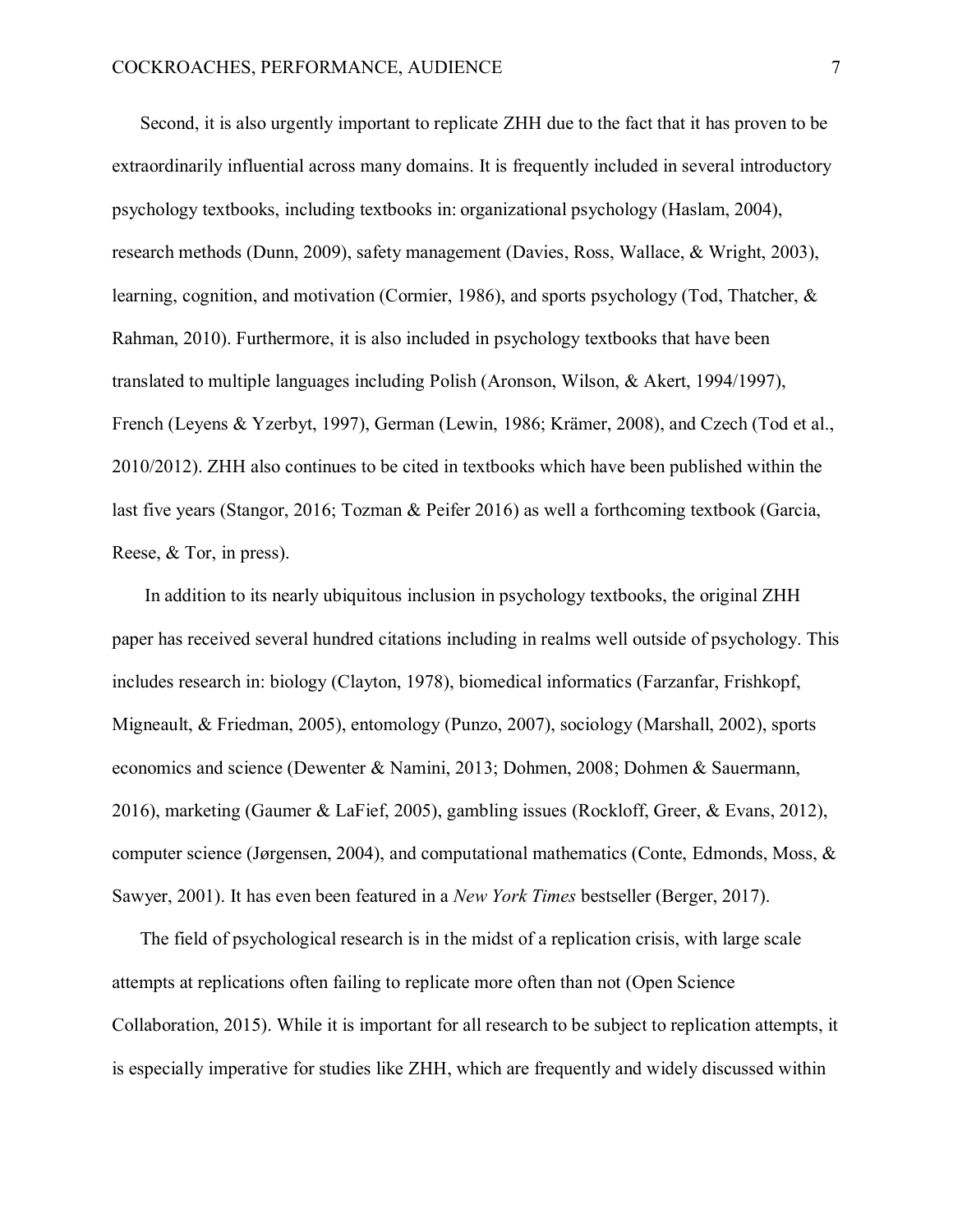scientific literature. This necessity is further compounded due to the fact that there has never been a faithful attempt at a direct replication over the 50-year longevity of this seminal work.

#### **Proposed Method**

### *Materials*

The materials will be developed and used as similarly as possible to that of ZHH with the only necessary changes being due to a lack availability of certain construction materials from the 1960s, or due to a lack of clarity on a small number of procedural items from ZHH (all three authors are deceased which precludes opportunities for direct clarifications). A full list of procedural comparisons with the original ZHH is listed in Table 1. The original study used a 20 inch clear plexiglass cube that housed either a straight runway going across the length of the box (Fig 1a), or a maze consisting of two runways that intersected perpendicularly (Fig 1b).



Figure 1: Illustration of maze used as shown in Zajonc, Heingartner, and Herman (1969). At 8.25 inches from the top of each vertical cube wall was an opening of 1.75 inches by 0.75 inches which was where the inner runway or maze connected exterior boxes for the cockroaches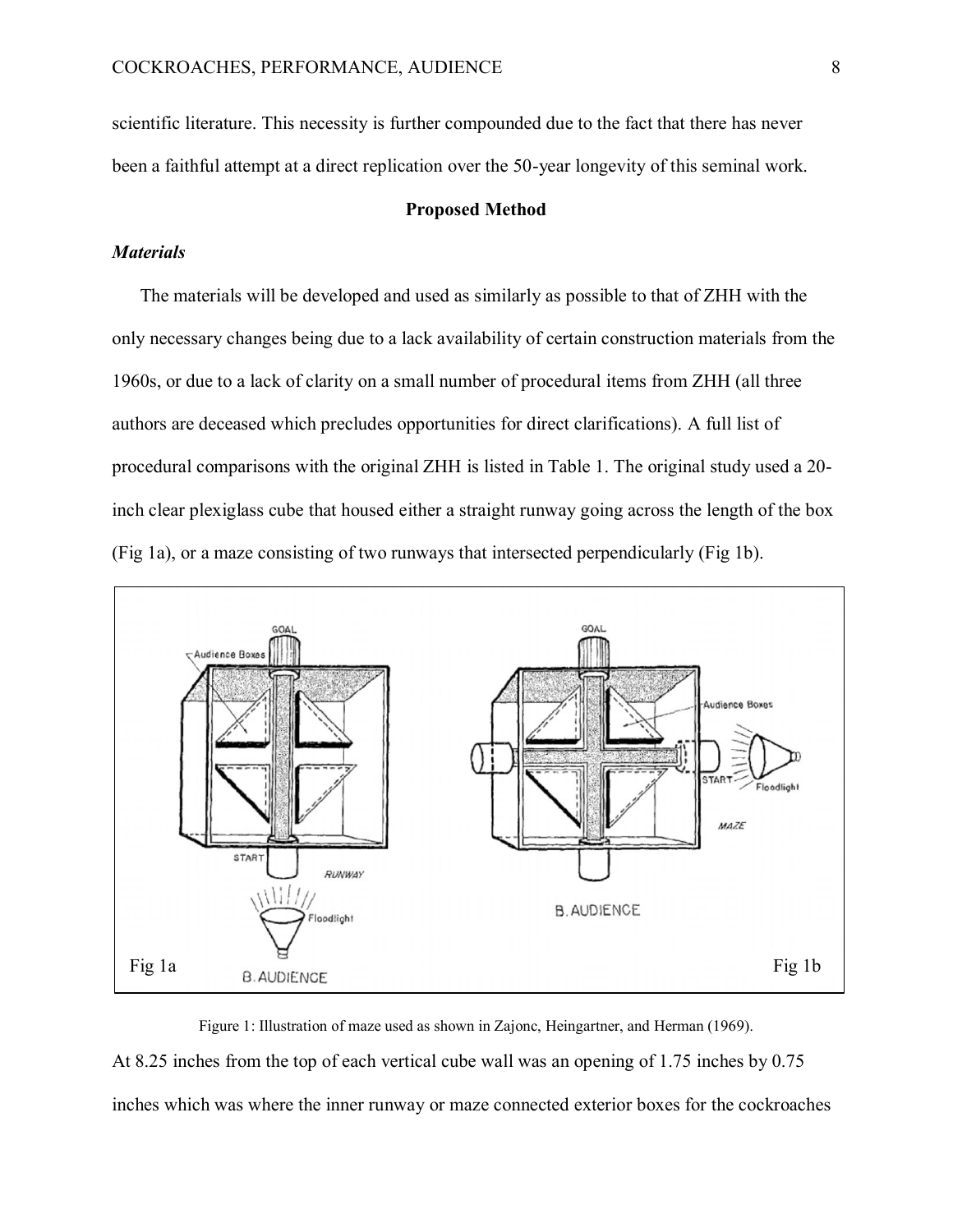to either begin or end the experiment. Space between these allowed for a guillotine gate made of sheet metal in order to "open" or "close" the runway or maze from the boxes. Each goal or starting box was made of clear plexiglass, with the goal box being darkened in order to offer respite from the noxious light (described below). The runway and maze themselves were rectangular, created using black bakelite flooring 2 inches wide, clear plexiglass walls 1 inch high, and clear plexiglass covering  $0.125$  inches thick. The length of each runway mirrored the interior length of the box (20 inches) while the maze was two intersecting runways and thus each "leg" of the maze was 9 inches long with a 2 inches by 2 inches crossroads interior. In identical positions, both the runway and the maze contained four "audience boxes" which were rectangular boxes cut diagonally, thus being 9 inches wide by 9 inches long in order to go along the full length of each wall of the maze (or the majority of the runway wall) and 1 inch tall in order to fit perfectly with the height of the runway wall or maze wall. Clear plexiglass was used for all faces of these except for the flooring which was made of black bakelite. Each wall of the audience boxes fit directly along the runway or maze with corresponding air holes along both walls to allow for cockroaches to have olfactory awareness of one another. On the exterior of the boxes by the openings were square flanges and sets of tracks to allow for ease of replacing cockroaches and boxes. Finally, ZHH utilized a 150-watt floodlight set 10 inches directly behind the start box to facilitate the movement of the cockroaches.

The runway, maze, and its encompassing box will use the descriptions and schematics from the original paper described above, and we will attempt to create a nearly identical copy of the original materials with the following minor, but necessary, differences: while ZHH used clear plexiglass for the majority of the runway, maze, and audience boxes, they utilized black opaque bakelite plastic for the actual flooring for the cockroaches and alcohol to swab it between trial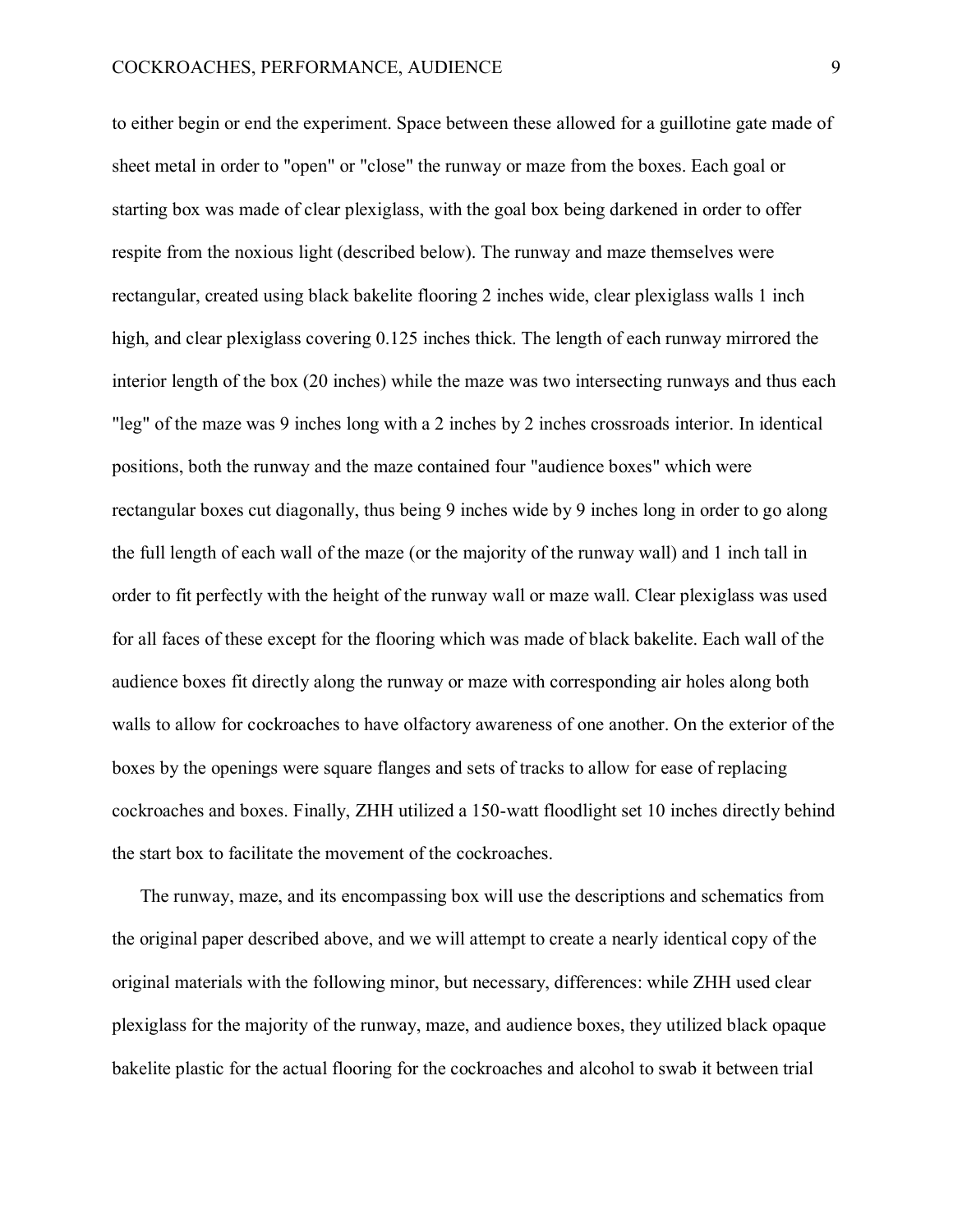sets. Due to the present rarity and price of this type of plastic, black opaque acrylic will be used for the floorings instead with an acrylic-specific solution to swab them between trial sets.

The acrylic-specific solution (Brillianze) will be utilized instead due to the tendency of pure alcohol to crack plexiglass. This solution is a silicon-based product whose known ingredients have been shown to have no ill effects on the cockroach. Further, it is thought to be as effective as alcohol as a cleaning agent.

Though ZHH never clearly specified how the runway or maze were held above ground as to fit the center wall openings, we will utilize hinge-like pieces fastened along the interior to keep them suspended. Additionally, a simplified version of the tracks and flanges on the exteriors of the walls, as well the corresponding sheet metal guillotine, will be used in order to facilitate the replacement of cockroaches and boxes. Finally, while the dimensions of the runway and maze are well detailed, ZHH does not provide more detail about the noxious stimulus beyond it being a 150-watt floodlight. Due to the popularity of halogen-tungsten incandescent bulbs in floodlights in the 1960s, which tended to have an output of  $20 - 26$  lumens per watt, we estimate that the original floodlight had an output between 3,000 to 3,900 lumens (Gendre, 2003). However, in part due to the Energy Independence and Security Act of 2007, most of these types of bulbs have been phased out due to their inefficiency and price. Thus, we will use an LEDbased floodlight set to have the same lumen output. A detailed visual schematic of our planned recreation of the box is available upon request.

#### *Participants and procedure*

The following proposed procedure exactly repeats the audience effect process of ZHH's Experiment 1: the cockroaches will traverse either a simple-runway (Fig 1a) or complex-maze (Fig 1b). Within both the runway and maze, half of the cockroaches will perform while in the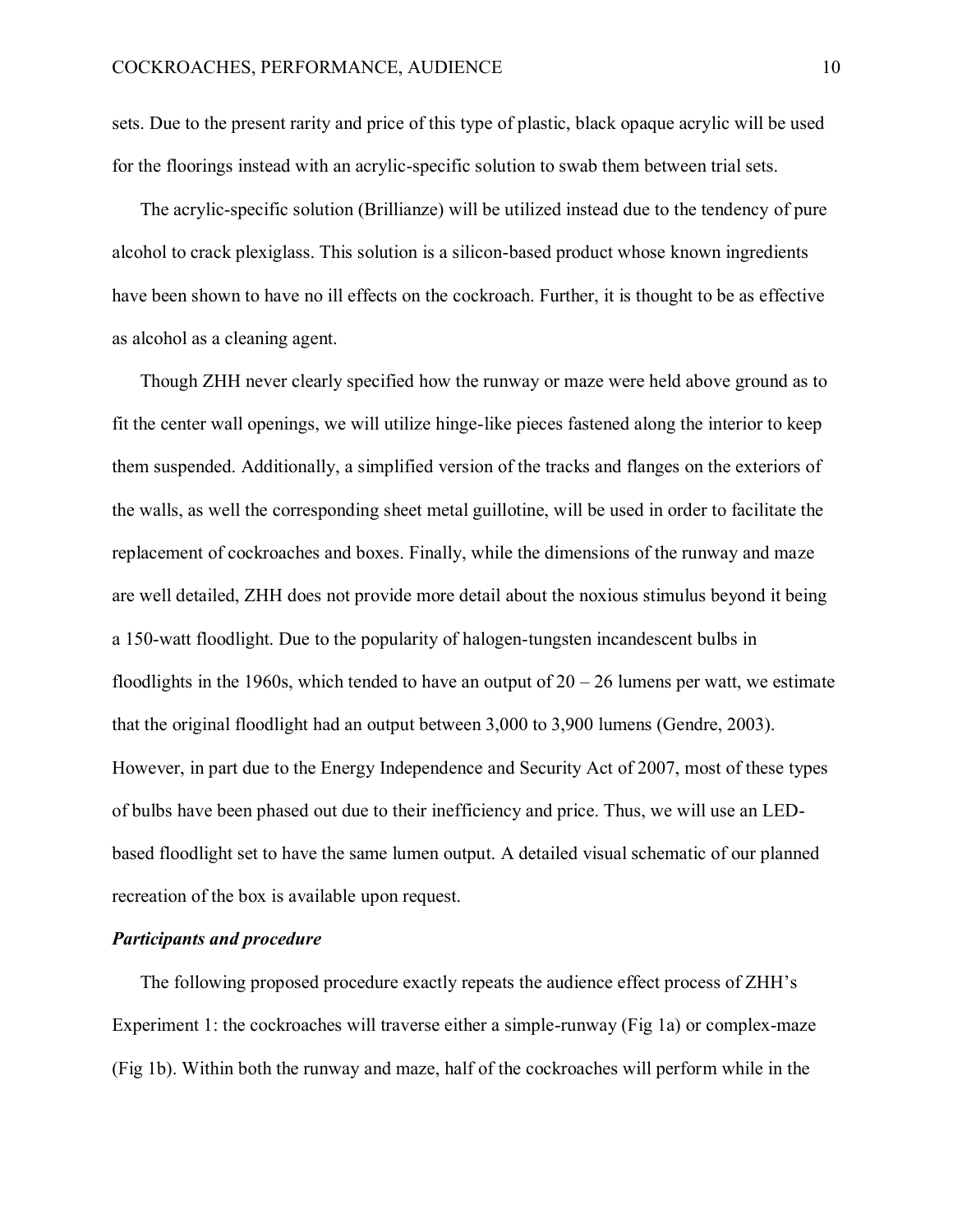presence of other cockroaches housed in "audience boxes", while the other half will perform while alone. Among all conditions, the cockroaches will begin their trial by being placed in the start box, the barrier that separates the start box from the runway or maze will be removed, and the noxious floodlight will be turned on. Running 10 consecutive trials with 1 minute between each, cockroaches will be timed from the opening of the barrier to the moment their last leg passes into the goal box. We will terminate each trial just as was done in ZHH, at the end of 5 minutes or 'immediately after the roach's last leg crossed the entrance of the goal box' (ZHH, p. 87). The median time across the 10 trials will be used as each cockroach's time.

Between each trial the runway or maze will be cleaned and given time to evaporate. The same will be done for the starting and goal boxes, except they will be cleaned between each trial set. ZHH may have swabbed the apparatus with alcohol between trial sets as a means to remove any "chemical traces" that could be picked up between participants. A similar explanation was provided by Gates & Allee (1933), a paper that influenced ZHH, and more recently by Rivault, Cloarec, & Streng (2002). Another potential factor, brought to our attention by an anonymous reviewer of this manuscript, concerns the tendency of cockroaches to "spit" as a stress response, which may also unduly influence the behavior of future participants.

Beyond chemical traces, electric fields at 1 kV (or a modeled field of 8-10 kVm<sup>-1</sup>) have been shown to elicit an avoidant response in the cockroach (Newland et al., 2008). However, ZHH never mentioned recording the electric field during their experiment, so we are unable to be sure that we are exactly equal in electric field reading. We can, however, ensure that the presence of an intrusive electric field will not be present during our study by using an electrostatic field meter to show that no area exceeds the threshold of 1 kV. Additionally, our initial observations suggest that the actual electric fields in the experimental area will be negligible. Nonetheless, we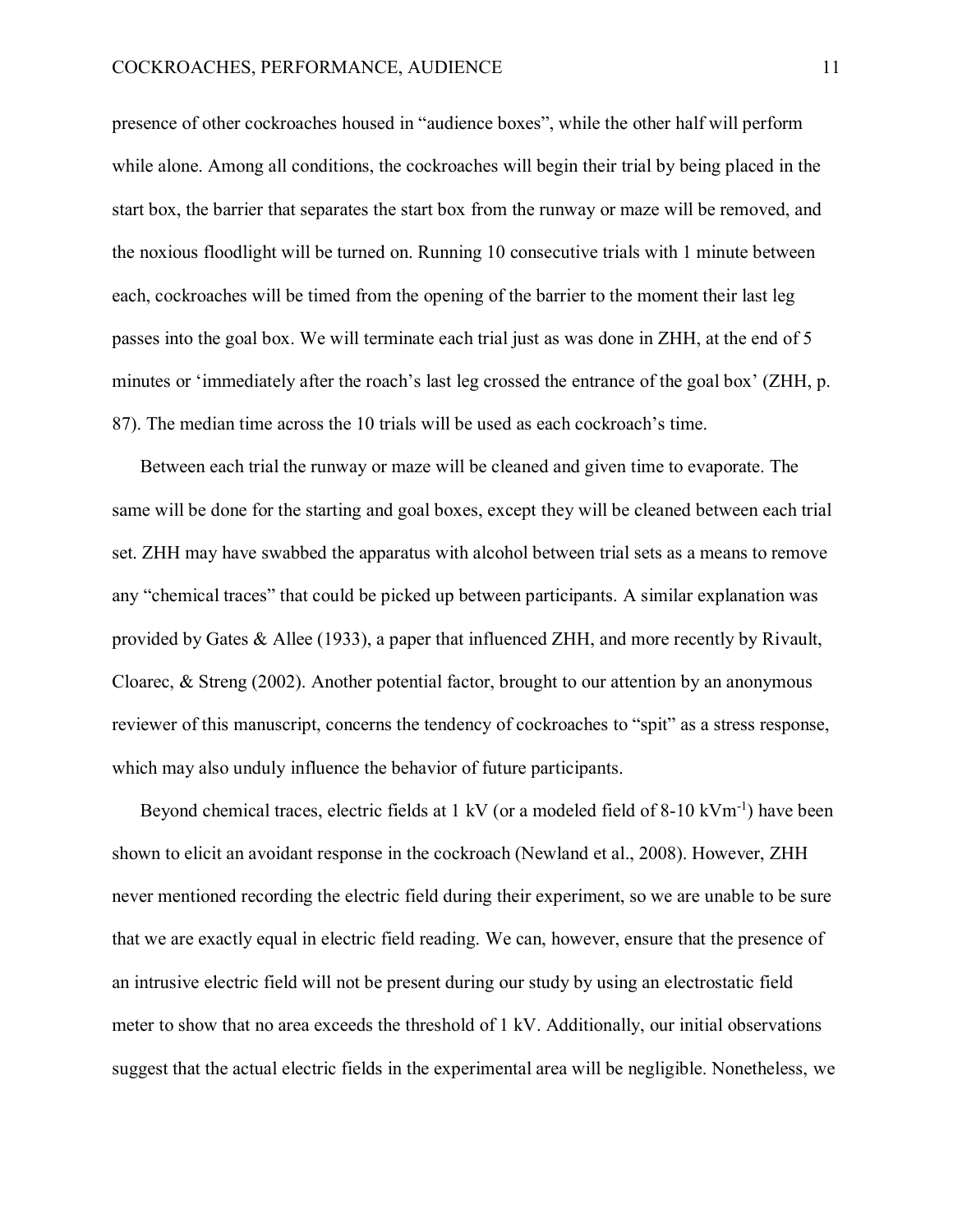will also use the silicon-based Brillianze to clean the apparatus which is often used to remove electric charges from acrylic in addition to being used to remove potential chemical traces left by participants.

For both the runway and maze conditions, the goal box will be darkened thus offering the best respite from the noxious stimulus. The entirety of the wall containing the goal box will be covered by a black poster board. For all audience condition trials 10 cockroaches will be placed in each of the four audience boxes. Following ZHH, we too will utilize the adult female Oriental Cockroach (*Blatta orientalis)* for both the audience and participant pools. Additionally, housing and familiarity of cockroaches will be done just as was done in ZHH. Though all cockroaches will be adult female Oriental Cockroaches, the ones used to fill the audience boxes will come from a different colony and housed differently than those participating in running the mazes. The audience cockroaches, which will remain consistent throughout all audience conditions, will be housed "in common quarters of the laboratory colony" (ZHH, p. 87). Cockroaches participating in the experimental conditions, however, will be "housed in individual mason jars supplied with screened lids. They [will be] maintained in dark quarters with a relatively constant temperature of about 75 degrees Fahrenheit. The insects [will be] fed an ad libitum diet of peeled and sliced apples" (ZHH, p. 86).

Table 1 summarizes the process of replicating every detail of ZHH. While most details match exactly, there was certain content that the original researchers were not specific about. We addressed these via accessing expertise opinions on insect behavior (including an entomologist who is a co-author on this paper).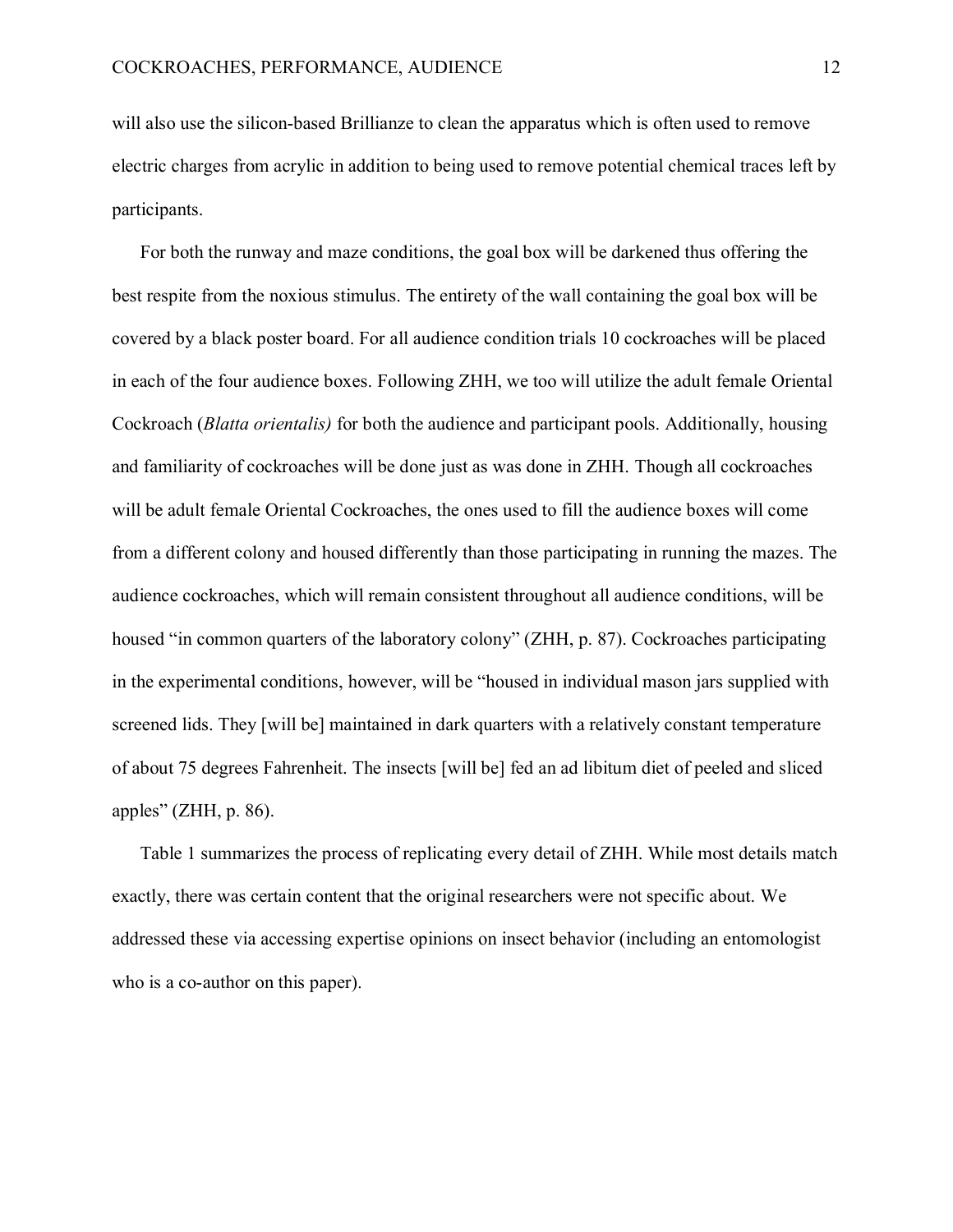# **Table 1**

# List of Procedural Comparisons between ZHH and the Present Work

| Procedure                                          | <b>ZHH</b>                                            | Same?          | Present Work                                           |
|----------------------------------------------------|-------------------------------------------------------|----------------|--------------------------------------------------------|
| Species                                            | Oriental Cockroach (Blatta<br>orientalis)             | Yes            |                                                        |
| Housing (Audience)                                 | Common quarters                                       | Yes            |                                                        |
| Housing (Participants)                             | Individual mason jars                                 | Yes            |                                                        |
| Apparatus Schematics                               | See article                                           | Yes            |                                                        |
| <b>Sex</b>                                         | Female                                                | Yes            |                                                        |
| Age                                                | Adults                                                | Yes            |                                                        |
| Number of<br>Cockroaches<br>(Audience)             | 10 in each audience box                               | Yes            |                                                        |
| Familiarity of<br>Audience-Audience                | Familiar (from same colony)                           | Yes            |                                                        |
| Familiarity of<br>Audience-Participant             | Unfamiliar (from different<br>colony)                 | Yes            |                                                        |
| <b>Operational Definition</b><br>of Finished Trial | Last leg of cockroach fully<br>crossing the goal line | Yes            |                                                        |
| Apparatus Materials                                | Bakelite and plexiglass                               | Partly         | Just plexiglass                                        |
| Light Output                                       | 150 Watts                                             | Partly         | Similar estimated lumens<br>output                     |
| Apparatus Cleaning                                 | Alcohol                                               | No             | Brillianze (Acryllic-<br>specific cleaner)             |
| Number of<br>Cockroaches<br>(Participants)         | 10 per group                                          | N <sub>0</sub> | 102 per group                                          |
| <b>Static Field</b>                                | Unknown                                               | Unknown        | Below 1kMv (or modeled<br>$8 \text{ kM} \text{v}^{-1}$ |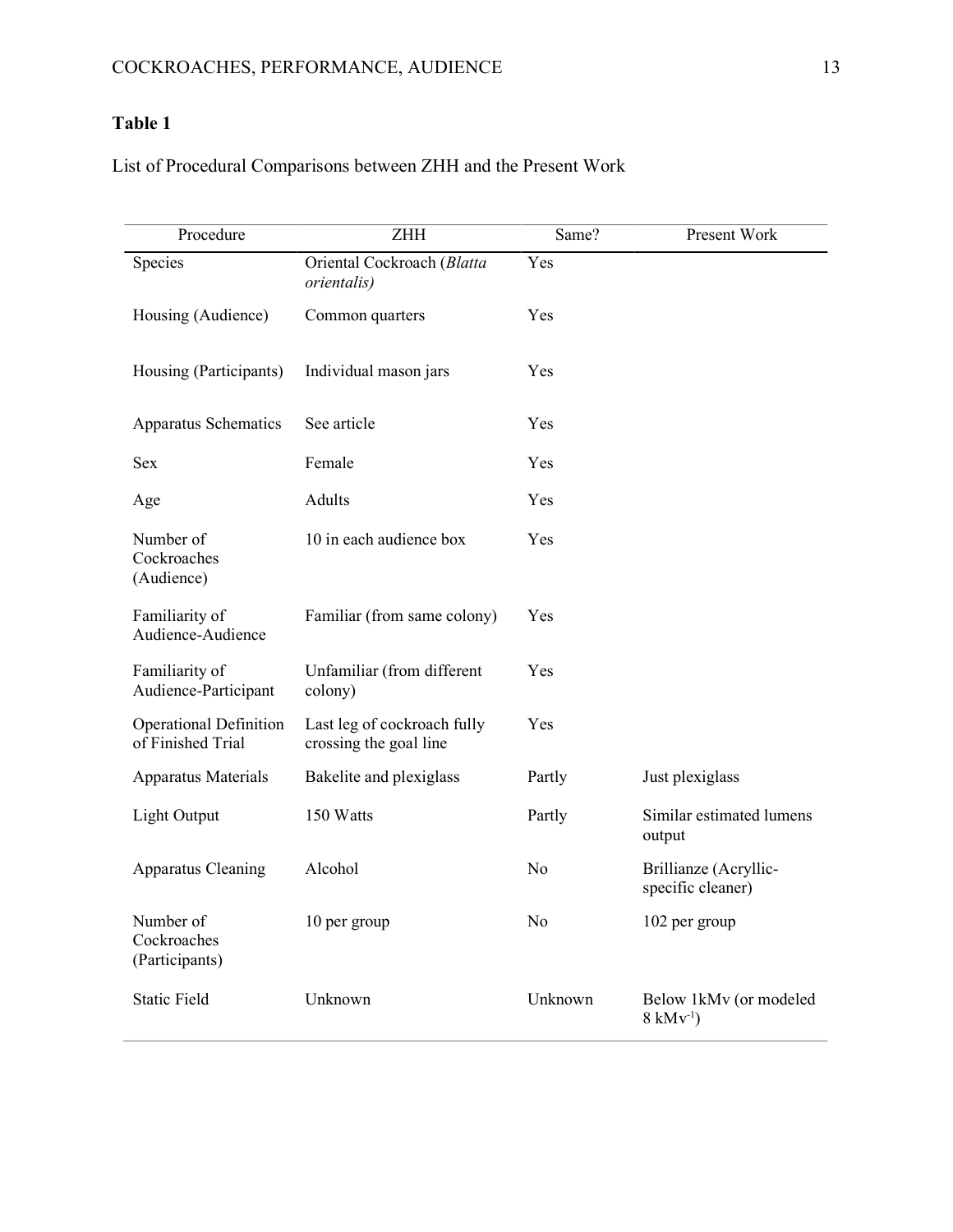### *Power analysis*

The original experiment used 10 adult female Oriental cockroaches per group, totaling 40 cockroaches for the intended interaction. However, after calculating the effect size of the original interaction ( $\eta^2$  = 0.025) and conducting an a priori power analysis through the program G\*Power (Faul, Erdfelder, Buchner, & Lang, 2009) at 90% power, it was evident that the original study was underpowered. Specifically, it revealed that we would require 102 cockroaches per group, totaling 408 cockroaches for the entire interaction, in order to appropriately attempt a replication. *Analysis*

In ZHH, the original study design was a 2 (audience present or absent) by 2 (task complexity simple or complex) by 2 (coaction present or absent) between-subjects design. We will conduct the same analyses of variance as the original study excluding the coaction aspect of the study. This will be a 2 (audience present or absent) by 2 (task complexity simple or complex) betweensubjects ANOVA. As aforementioned, the conceptual replications up until now have varied widely. In the case of this proposed direct replication, a full replication of results would be for the cockroaches to be slower to finish the simple-runway than the complex-maze when among an audience, yet faster when alone. The design of this analysis allows for a variety of results to occur and be aptly interpreted.

#### *Potential Implications of Replication Outcomes*

A replication of ZHH would not be enough to definitively conclude that arousal is the driver of social facilitation in cockroaches *and* humans. Rather, it would demonstrate that arousal is a viable mechanism for social facilitation and is presently the single most parsimonious explanation of the phenomenon. Whether arousal is subsumed as one of multiple potential drivers, or completely replaced by a distinctively different driver, is an important issue which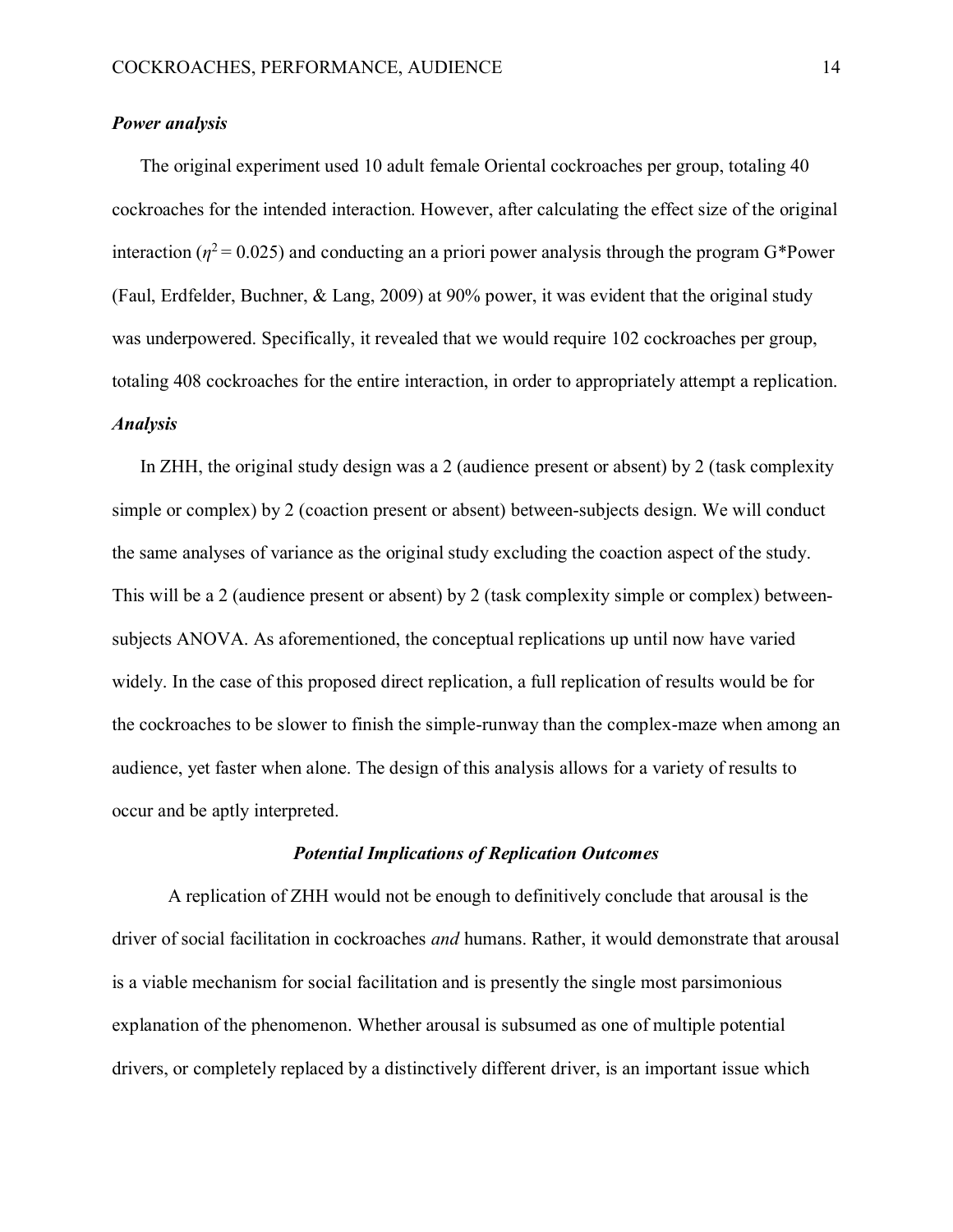requires future empirical studies in addition to the presently proposed replication of ZHH. Additionally, a targeted metanalysis of the extant animal research could further complement a replication of ZHH by providing insight as to where these potential drivers begin to take effect.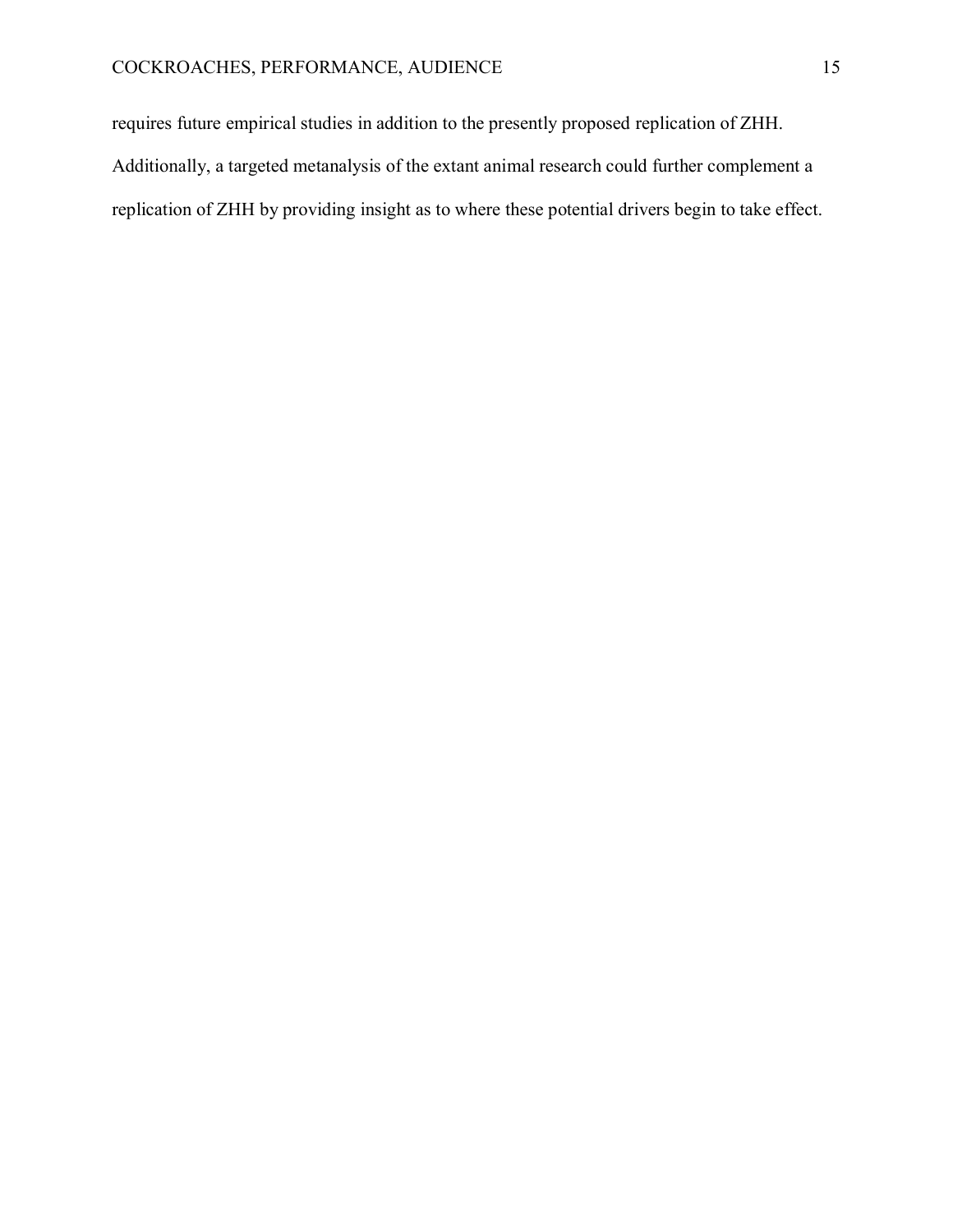#### References

- Aronson, E., Wilson, T. D., & Akert, R. M. (1997). *Psychologia społeczna: Serce i umysł*. Poznan: Wydawnictwo Zysk i S-ka. (Original work published 1994)
- Berger, J. (2017). *Invisible influence: The hidden forces that shape behavior*. New York: Simon & Schuster.
- Carver, C. S., & Scheier, M. (1981). *Attention and self-regulation: A control-theory approach to human behavior*. New York: Springer-Verlag.
- Clayton, D. A. (1978). Socially Facilitated Behavior. *The Quarterly Review of Biology*, *53*(4), 373–392. https://doi.org/10.1086/410789
- Conte, R., Edmonds, B., Moss, S., & Sawyer, R. K. (2001). Sociology and Social Theory in Agent Based Social Simulation: A Symposium. *Computational & Mathematical Organization Theory*, *7*(3), 183–205. https://doi.org/10.1023/A:1012919018402
- Cormier, S. M. (1986). *Basic processes of learning, cognition, and motivation*. Hillsdale, NJ: L. Erlbaum Associates.
- Cottrell, N. B. (1972). Social facilitation. In C. G. McClintock (Ed.), *Experimental social psychology* (pp. 185-236). New York: Holt, Rinehart & Winston
- Davies, J., Ross, A., Wallace, B., & Wright, L. (2003). *Safety management: A qualitative systems approach*. London: Taylor & Francis.
- Dewenter, R., & Namini, J. E. (2013). How to Make Soccer More Attractive? Rewards for a Victory, the Teams' Offensiveness, and the Home Bias. *Journal of Sports Economics*, *14*(1), 65–86. https://doi.org/10.1177/1527002511412323
- Dohmen, T. J. (2008). Do professionals choke under pressure? *Journal of Economic Behavior & Organization*, *65*(3–4), 636–653. https://doi.org/10.1016/j.jebo.2005.12.004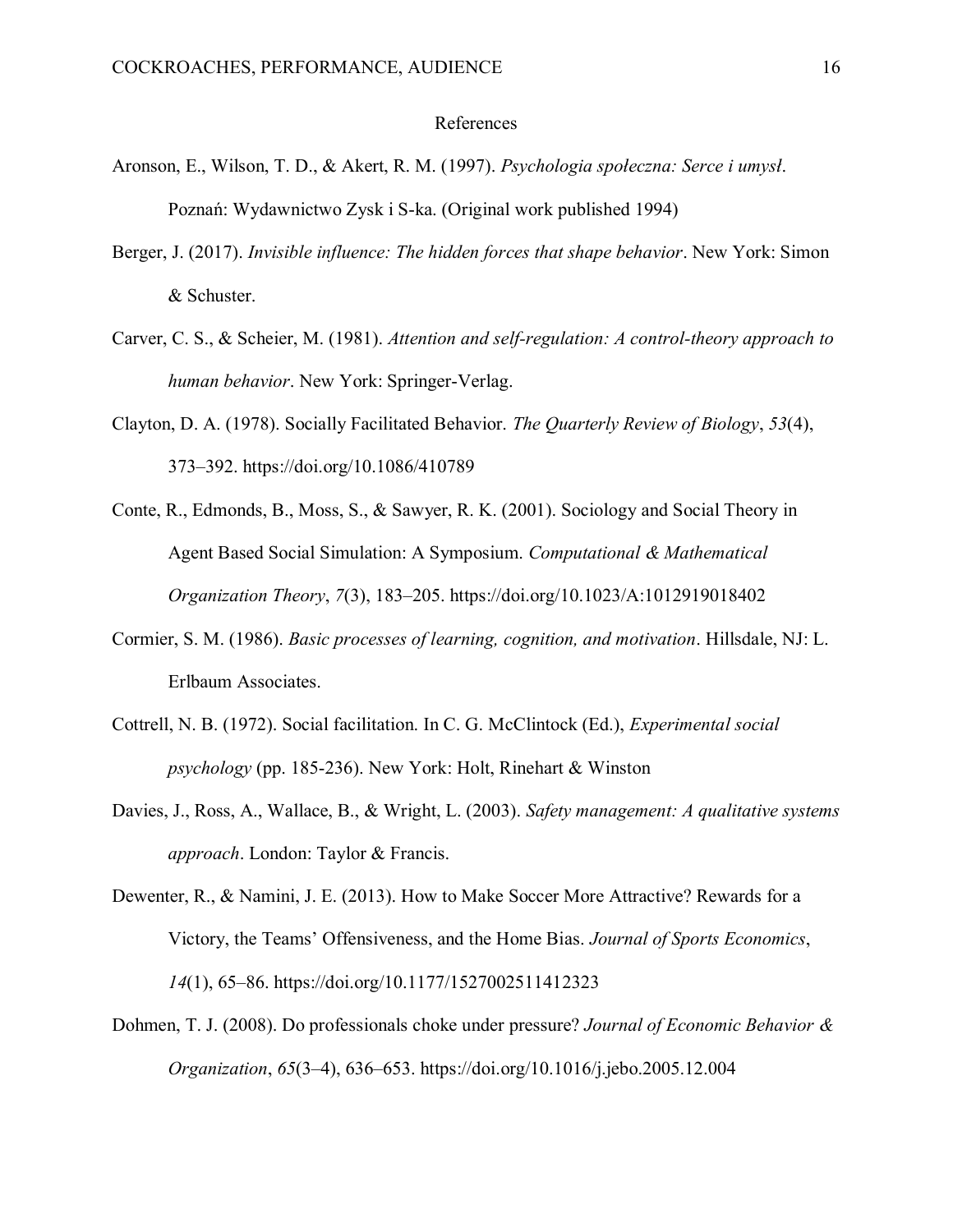- Dohmen, T., & Sauermann, J. (2016). Referee Bias. *Journal of Economic Surveys*, *30*(4), 679– 695. https://doi.org/10.1111/joes.12106
- Dunn, D. S. (2009). *Research Methods for Social Psychology*. Chichester, United Kingdom: Wiley-Blackwell.
- Duval, S., & Wicklund, R. A. (1972). *A theory of objective self awareness.* Oxford, England: Academic Press.
- Energy Independence and Security Act of 2007, Pub. L. 110-140, 121 Stat. 1492, codified as amended at 42 USC § 17001 et seq.
- Farzanfar, R., Frishkopf, S., Migneault, J., & Friedman, R. (2005). Telephone-linked care for physical activity: A qualitative evaluation of the use patterns of an information technology program for patients. *Journal of Biomedical Informatics*, *38*(3), 220–228. https://doi.org/10.1016/j.jbi.2004.11.011
- Faul, F., Erdfelder, E., Buchner, A., & Lang, A-G. (2009). Statistical power analyses using G\*Power 3.1: Tests for correlation and regression analyses. *Behavior Research Methods*, *41*(4), 1149–1160. https://doi.org/10.3758/BRM.41.4.1149
- Foote, A. L., & Crystal, J. D. (2007). Metacognition in the Rat. *Current Biology*, *17*(6), 551–555. https://doi.org/10.1016/j.cub.2007.01.061
- Garcia, S. M., Reese, Z. A., & Tor, A. (in press). Social Comparison Before, During, and After the Competition. In J. Suls, R. L. Collins, & L. Wheeler (Eds.), *Social Comparison, Judgment and Behavior*. Oxford University Press.
- Gates, M. F., & Allee, W. C. (1933). Conditioned behavior of isolated and grouped cockroaches on a simple maze. *Journal of Comparative Psychology*, *15*(2), 331–358. https://doi.org/10.1037/h0073695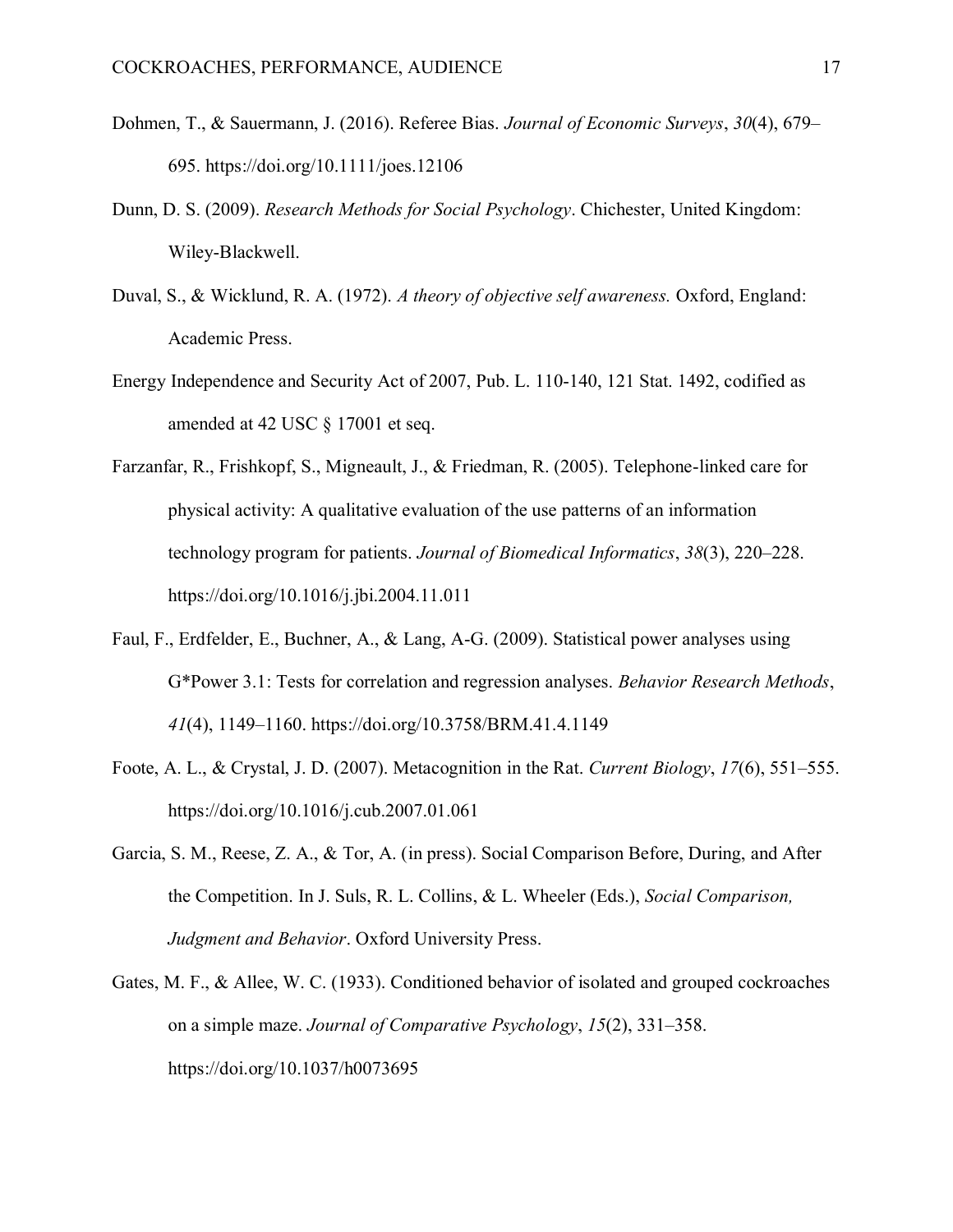- Gaumer, C. J., & LaFief, W. C. (2005). Social Facilitation. *Journal of Food Products Marketing*, *11*(1), 75–82. https://doi.org/10.1300/J038v11n01\_05
- Gendre, M. F. (2003). Two centuries of electric light source innovations. Retrieved from: *http://www.einlightred.tue.nl/lightsources/history/light\_history.pdf*
- Hamrick, C., Cogan, D., & Woolam, D. (1971). Social facilitation effects on runway and maze behavior in mice. *Psychonomic Science*, *25*(3), 171–173. https://doi.org/10.3758/BF03332490
- Haslam, S. A. (2004). *Psychology in organizations: The social identity approach* (2<sup>nd</sup> ed.). London: Sage.
- Hosey, G. R., Wood, M., Thompson, R. J., & Druck, P. L. (1985). Social facilitation in a 'nonsocial' animal, the centipede Lithobius forficatus. *Behavioural Processes*, *10*(1), 123– 130. https://doi.org/10.1016/0376-6357(85)90123-8
- Jørgensen, M. (2004). A review of studies on expert estimation of software development effort. *Journal of Systems and Software*, *70*(1), 37–60. https://doi.org/10.1016/S0164- 1212(02)00156-5
- Kotzer, R. D. (2007). The Social Facilitation Effect in Basketball: Shooting Free Throws. *The Huron University College Journal of Learning and Motivation*, *45*(1). Retrieved from https://ir.lib.uwo.ca/hucjlm/vol45/iss1/8
- Krämer, N. C. (2008). *Soziale Wirkungen virtueller Helfer: Gestaltung und Evaluation von Mensch-Computer-Interaktion*. Stuttgart: Kohlhammer.
- Levine, J. M., & Zentall, T. R. (1974). Effect of a conspecific's presence on deprived rats' Performance: Social facilitation vs distraction/imitation. *Animal Learning & Behavior*, *2*(2), 119–122. https://doi.org/10.3758/BF03199135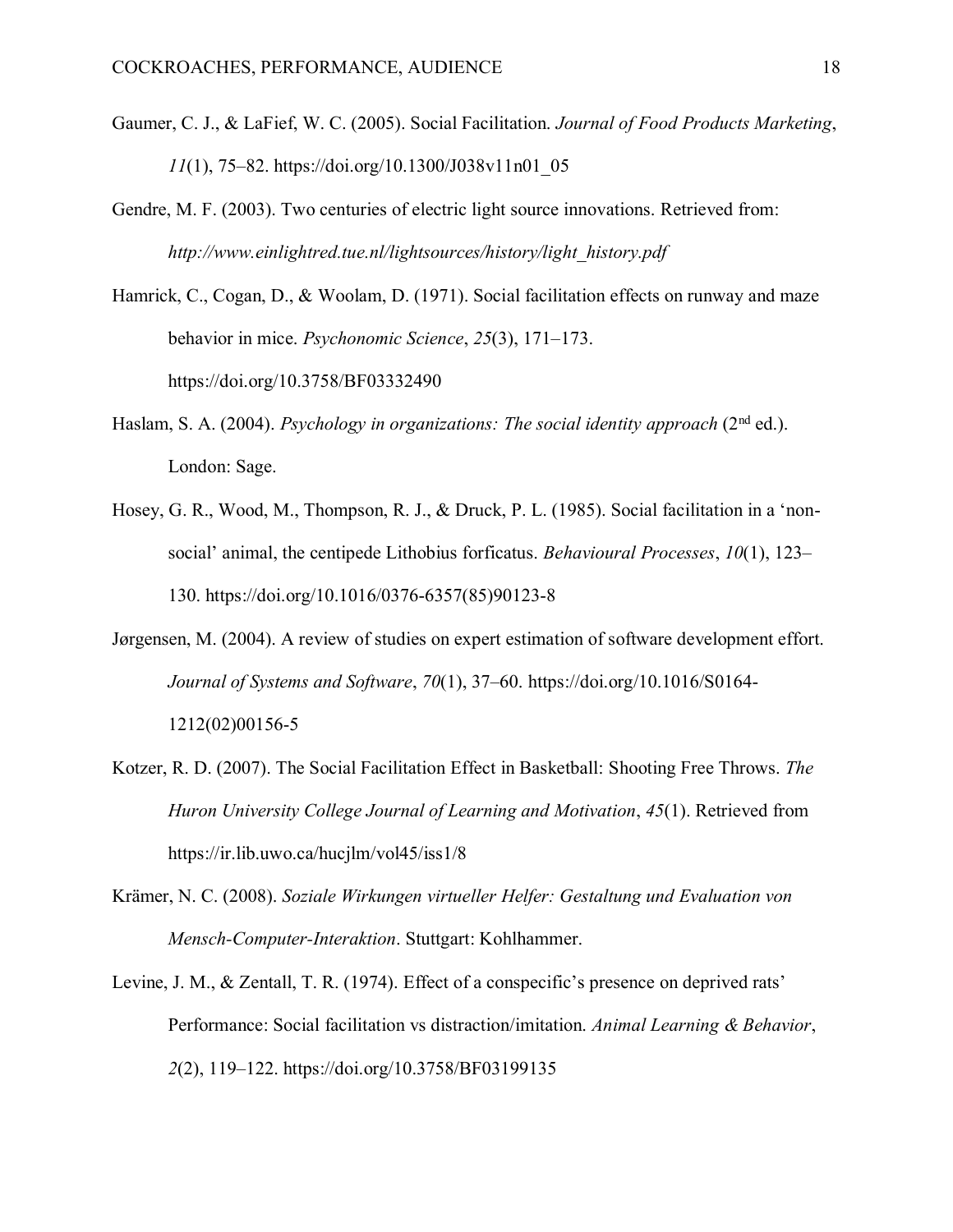Lewin, M. (1986). *Psychologische Forschung im Umriß* (F. Khan & N. W. Sepeur, Trans.). Berlin: Springer-Verlag.

Leyens, J. P., & Yzerbyt, V. (1997). *Psychologie sociale*. Brussels: Editions Mardaga.

- Marshall, D. A. (2002). Behavior, Belonging, and Belief: A Theory of Ritual Practice. *Sociological Theory*, *20*(3), 360–380. https://doi.org/10.1111/1467-9558.00168
- Mogil, J. S. (2019). Mice are people too: Increasing evidence for cognitive, emotional and social capabilities in laboratory rodents. *Canadian Psychology/Psychologie Canadienne*, *60*(1), 14–20. https://doi.org/10.1037/cap0000166

Myers, D. G. (2012). *Exploring social psychology*. New York: McGraw-Hill.

- Newland, P. L., Hunt, E., Sharkh, S. M., Hama, N., Takahata, M., & Jackson, C. W. (2008). Static electric field detection and behavioural avoidance in cockroaches. *Journal of Experimental Biology*, *211*(23), 3682–3690. https://doi.org/10.1242/jeb.019901
- Open Science Collaboration (2015). Estimating the reproducibility of psychological science. *Science, 349*(6251). https://doi.org/10.1126/science.aac4716
- Punzo, F. (2007). Social Facilitation and Digging Behavior in the Beetle Odontotaenius floridanus Schuster (Coleoptera: Passalidae). *Journal of Entomological Science*, *42(4)*, 525–532. https://doi.org/10.18474/0749-8004-42.4.525
- Rivault, C., Cloarec, A., & Sreng, L. (2002). Are differences in hydrocarbon profiles able to mediate strain recognition in German cockroaches (Dictyoptera: Blattellidae)? *European Journal of Entomology*, *99*(4), 437–444. https://doi.org/10.14411/eje.2002.055
- Rockloff, M. J., Greer, N., & Evans, L. G. (2012). The Effect of Mere Presence on Electronic Gaming Machine Gambling. *Journal of Gambling Issues*, (27), 1-14. https://doi.org/10.4309/jgi.2012.27.11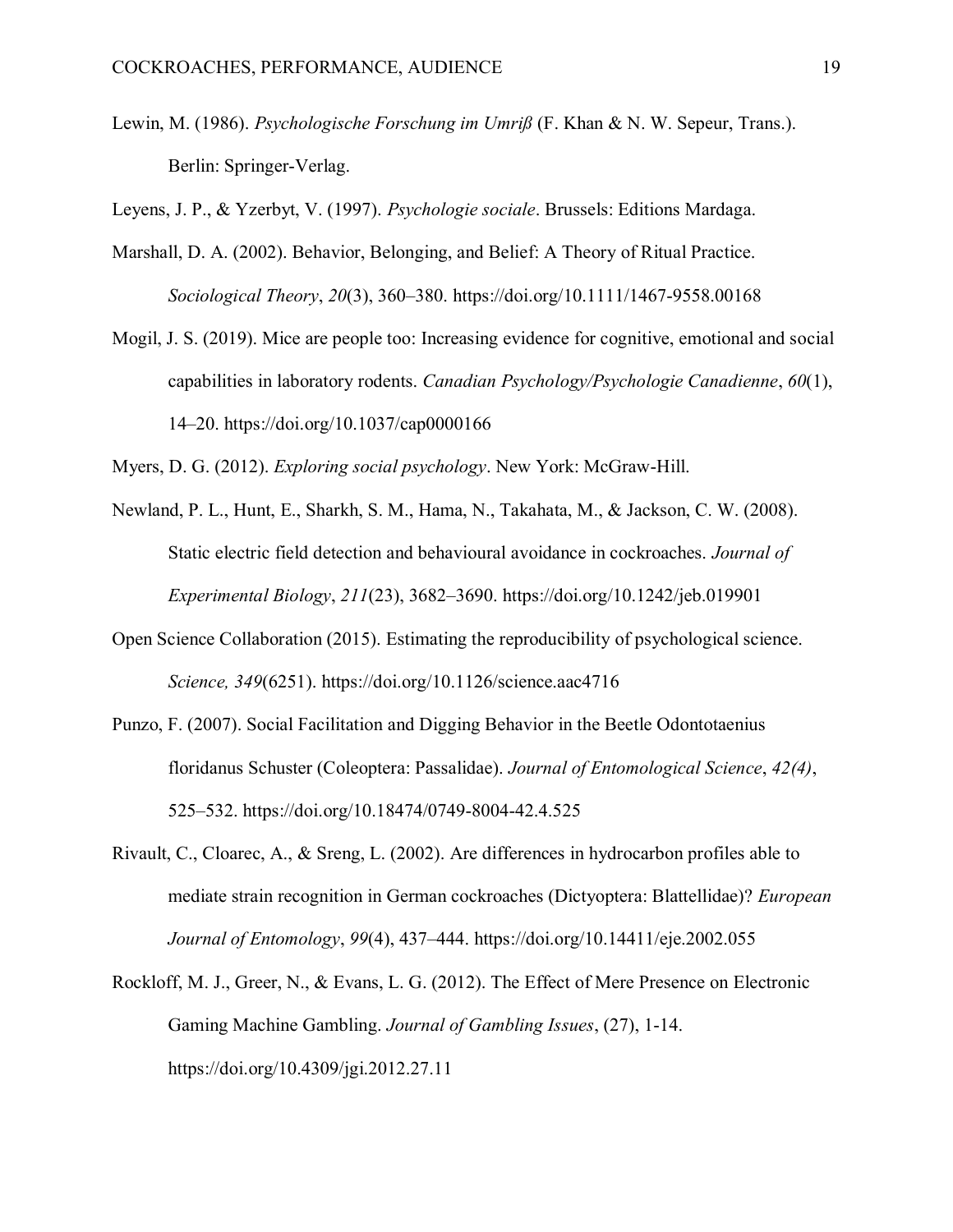- Stangor, C. (2016). *Social Groups in Action and Interaction* (2nd ed.). New York, NY: Routledge. https://doi.org/10.4324/9781315677163
- Steinmetz, J., & Pfattheicher, S. (2017). Beyond Social Facilitation: A Review of the Far-Reaching Effects of Social Attention. *Social Cognition, 35*(5), 585-599. http://dx.doi.org/10.1521/soco.2017.35.5.585
- Tod, D., Thatcher, J., & Rahman, R. (2010). *Sport psychology*. Macmillan International Higher Education.
- Tod, D., Thatcher, J., & Rahman, R. (2012). *Psychologie sportu* (H. Hartlová, Trans.). Prague: Grada. (Original work published 2010)
- Tozman, T., & Peifer, C. (2016). Experimental Paradigms to Investigate Flow-Experience and Its Psychophysiology: Inspired from Stress Theory and Research. In L. Harmat, F. Ørsted Andersen, F. Ullén, J. Wright, & G. Sadlo (Eds.), *Flow Experience* (pp. 329-350). Cham: Springer. https://doi.org/10.1007/978-3-319-28634-1\_20
- Triplett, N. (1898). The Dynamogenic Factors in Pacemaking and Competition. *The American Journal of Psychology*, *9*(4), 507–533. https://doi.org/10.2307/1412188
- Uziel, L. (2007). Individual differences in the social facilitation effect: A review and metaanalysis. *Journal of Research in Personality, 41*(3), 579-601. http://dx.doi.org/10.1016/j.jrp.2006.06.008
- Zajonc, R. B. (1965). Social Facilitation. *Science*, *149*(3681), 269-274. https://doi.org/10.1126/science.149.3681.269
- Zajonc, R. B., Heingartner, A., & Herman, E. M. (1969). Social enhancement and impairment of performance in the cockroach. *Journal of Personality and Social Psychology*, *13*(2), 83– 92. https://doi.org/10.1037/h0028063